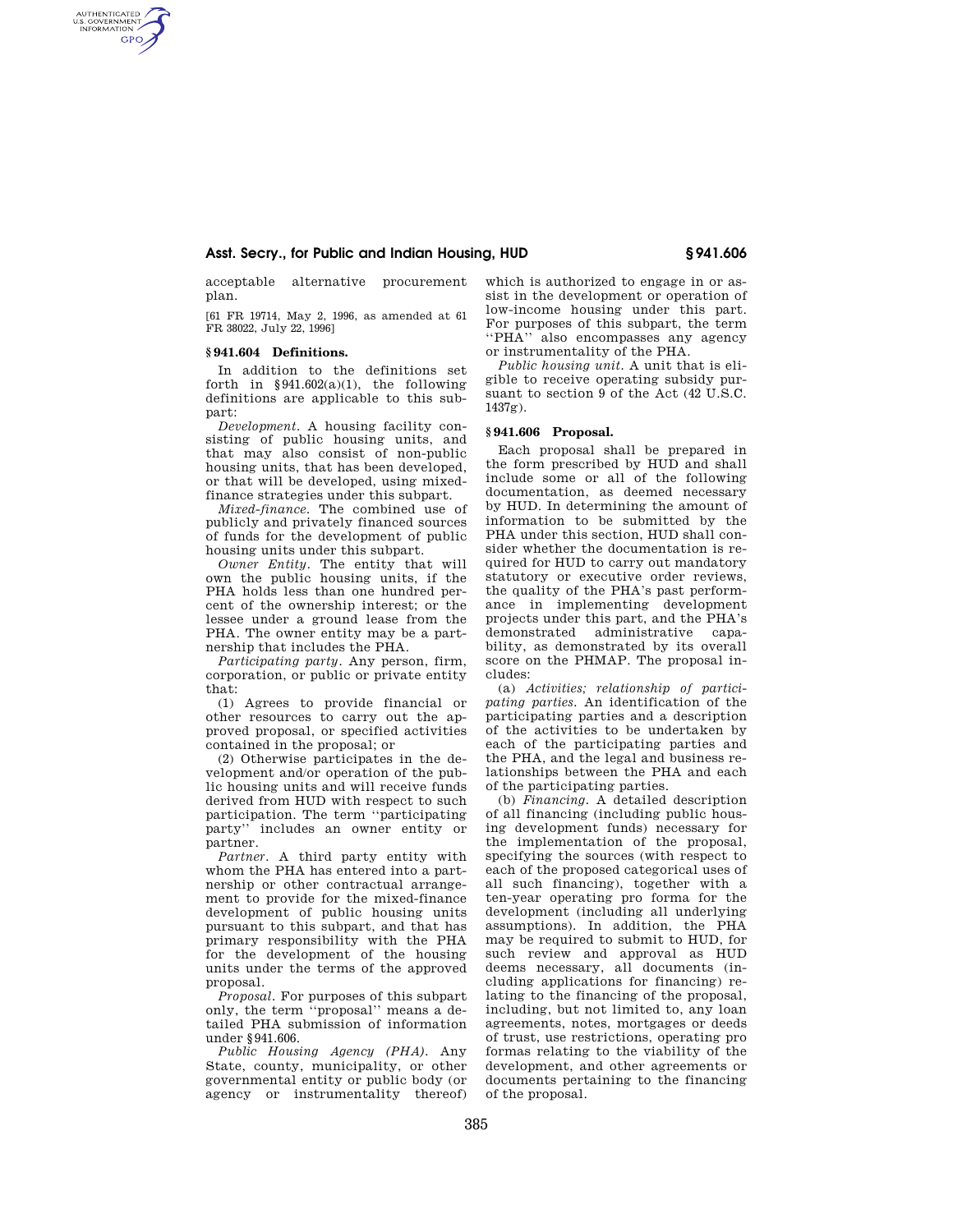(c) *Methodology.* If the PHA proposes to provide public housing operating subsidy for the public housing units, it must submit a methodology acceptable to HUD for the distribution of a portion of its operating subsidy to such units;

(d) *Development description.* A description of the housing, including the number and type (with bedroom count) of public housing units and, if applicable, the number and type of non-public housing units (with bedroom count) to be developed; schematic drawings and designs of the proposed building and unit plans; outline specifications; and the types and amounts of non-dwelling space to be provided.

(e) *Site information.* An identification and description of the proposed site, site plan, and neighborhood.

(f) *Market analysis.* An analysis of the projected market for the proposed development.

(g) *Development construction cost estimate.* A preliminary development construction cost estimate based on the schematic drawings and outline specifications and current construction costs prevailing in the area. In addition, a copy of the PHA development schedule, including the architect or contractor estimate of the time required to complete each major development stage.

(h) *Facilities.* A statement addressing the adequacy of existing or proposed facilities and services for the prospective occupants of the development.

(i) *Relocation.* Information concerning any displacement of site occupants, including identification of each displacee, the distribution plan for notices, and the anticipated cost and source of funding for relocation benefits.

(j) *Operating feasibility.* A demonstration of the operating feasibility of the development, which shall be accomplished by the PHA's showing that the estimated operating expenses of the development will not exceed its estimated operating income.

(k) *Life cycle analysis.* For new construction and substantial rehabilitation, the criteria to be used in equipping the proposed development with heating and cooling systems, which shall include a life-cycle cost analysis

**§ 941.606 24 CFR Ch. IX (4–1–10 Edition)** 

of the installation, maintenance and operating costs of such systems pursuant to section 13 of the Act (42 U.S.C. 1437k).

(l) *Section 213 clearance.* To expedite processing of the proposal, a PHA may solicit, on behalf of HUD, comments under section 213 (24 CFR part 791, subpart C) from the chief executive officer (CEO) (or his or her designee) of the unit of general local government. In such case, the solicitation letter must state that comments should be sent directly to HUD within 30 calendar days of HUD's estimated date of receipt of the PHA's proposal. The local government's response must state that the comments are to be considered its only response under 24 CFR part 791, subpart C. A copy of the solicitation letter must be included in the PHA's proposal.

(m) *New construction.* If a proposal involves new construction, the PHA must comply with section 6(h) of the Act (42 U.S.C. 1437d). This may be accomplished by the PHA's submission of a comparison of the cost of new construction in the neighborhood where the housing is proposed to be constructed and the cost of acquisition of existing housing (with or without rehabilitation) in the same neighborhood (including estimated costs of leadbased paint activities). Alternatively, the PHA may submit a certification, accompanied by supporting documentation, that there is insufficient existing housing in the neighborhood to develop public housing through acquisition.

(n)(1) *Certifications and assurances.*  The PHA shall submit, as part of its proposal, certifications and assurances warranting that it:

(i) Has the legal authority under State and local law to develop public housing units through the establishment or selection of an owner entity, and to enter into all agreements and provide all assurances required under this subpart. In addition, the PHA shall warrant that it has the legal authority necessary to enter into any proposed partnership and to fulfill its obligations as a partner thereunder, and that it has obtained all necessary approvals for this purpose;